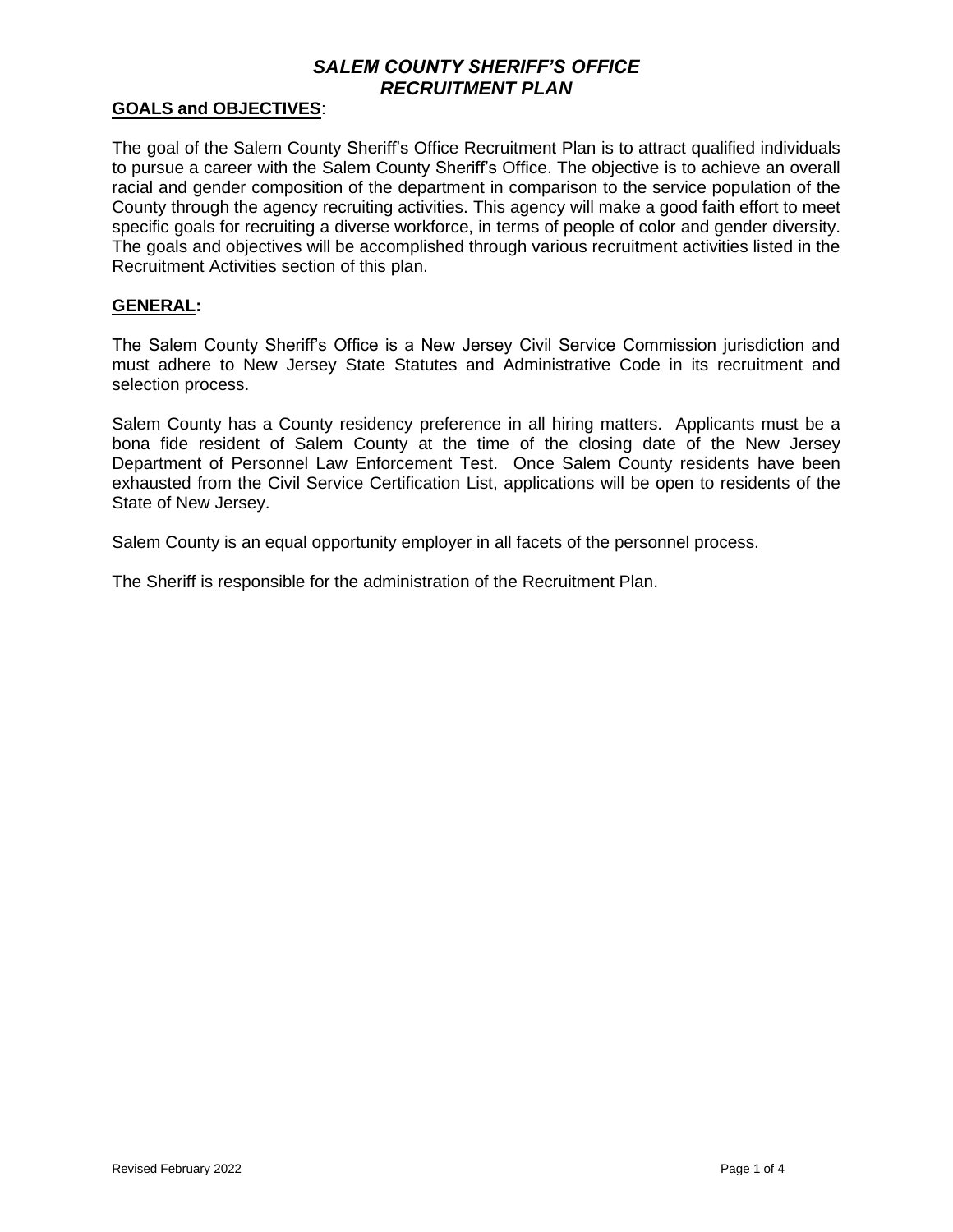### **CURRENT DEMOGRAPHICS**:

The demographics composition of the service area and agency are represented in the following table:

| <b>SALEM COUNTY</b>                                  |                   |               |                                                         |               |                                                          |               |
|------------------------------------------------------|-------------------|---------------|---------------------------------------------------------|---------------|----------------------------------------------------------|---------------|
| Data is based on the<br><b>2020 Census Count</b>     | <b>POPULATION</b> |               | <b>CURRENT SWORN</b><br><b>OFFICERS</b><br><b>TOTAL</b> |               | <b>CURRENT SWORN</b><br><b>OFFICERS</b><br><b>FEMALE</b> |               |
| <b>RACE / ETHNICITY</b>                              | #                 | $\frac{0}{2}$ | #                                                       | $\frac{0}{2}$ | #                                                        | $\frac{0}{2}$ |
| <b>WHITE</b>                                         | 45,279            | 70%           | 32                                                      | 86%           | 5                                                        | 14%           |
| <b>BLACK or AFRICAN</b><br><b>AMERICAN</b>           | 9,049             | 14%           | 4                                                       | 11%           | 0                                                        | 0%            |
| <b>HISPANIC - ANY RACE</b>                           | 6,535             | 10%           | $\bf{0}$                                                | $0\%$         | $\bf{0}$                                                 | 0%            |
| <b>AMERICAN INDIAN OR</b><br><b>ALASKA NATIVE</b>    | 182               | $1\%$         | $\bf{0}$                                                | 0%            | $\bf{0}$                                                 | 0%            |
| <b>ASIAN</b>                                         | 649               | $1\%$         | $\bf{0}$                                                | 0%            | $\bf{0}$                                                 | 0%            |
| <b>NATIVE HAWAIIAN OR</b><br><b>PACIFIC ISLANDER</b> | 13                | $1\%$         | $\bf{0}$                                                | 0%            | $\bf{0}$                                                 | 0%            |
| <b>SOME OTHER RACE</b><br><b>ALONE</b>               | 277               | 1%            | 1                                                       | 3%            | $\bf{0}$                                                 | 0%            |
| <b>POPULATION OF TWO</b><br><b>OR MORE RACES</b>     | 2,853             | 4%            | 0                                                       | 0%            | $\bf{0}$                                                 | 0%            |
| <b>TOTAL</b>                                         | 64,837            | 100%          | 37                                                      | 100%          | 5                                                        | 14%           |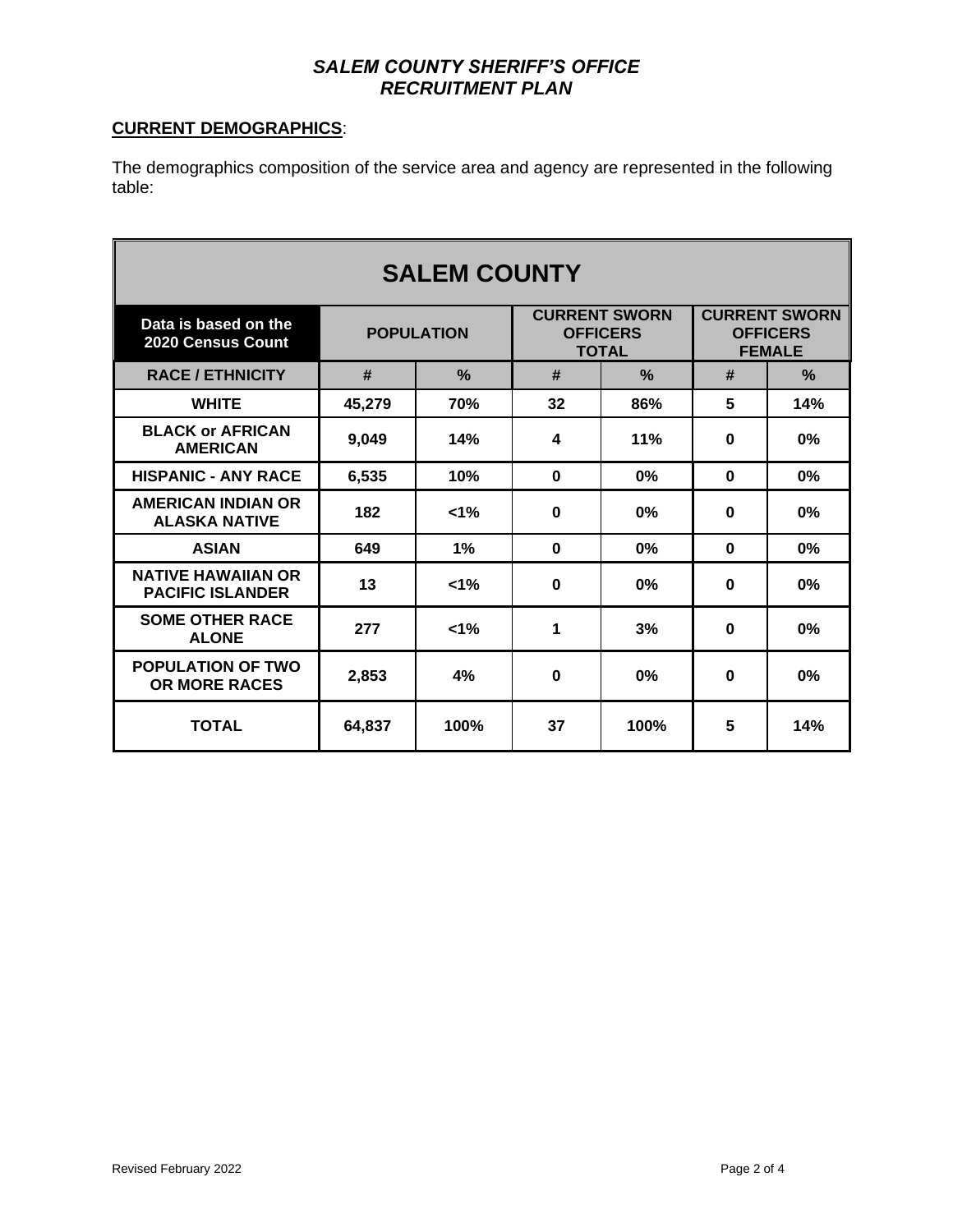#### **RECRUITMENT ACTIVITIES:**

Activity #1: When applicable, contact the State of New Jersey Civil Service Commission and obtain the "Rice list" for Salem Country Residents and all State Residents for eligible officers who were laid off from other jurisdictions.

Activities include, but are not limited to:

Conducting interviews with eligible laid off officers to employ such officers as to meet the agency's recruiting goals.

**Activity #2**: Make maximum use of the State of New Jersey Civil Service Commission Intergovernmental Transfer Program.

Activities include, but are not limited to:

- Post future openings for sworn positions with the State of New Jersey Intergovernmental Transfer Program website and the New Jersey Civil Service website for future interdepartmental transfers.
- Draft, print, and distribute informational brochures that may attract qualified candidates to the agency.
- Make maximum use of the Salem County Website to attract qualified candidates to the agency.

#### **If an open competitive test is to be announced:**

**Activity #3**: Identify and maintain contact with local minority organizations and social support groups including, but not limited to educational, religious, ethic, racial, and gender-based organizations.

Activities include, but are not limited to:

- Provide recruitment brochures and materials to educational, religious, ethnic, racial, and gender-based organizations.
- Contact the local Board of Education's to seek permission to address high school students to interest them in a career with the agency following completion of their formal education.
- Attend Career Days at local schools and community colleges.
- Draft, print, and distribute informational brochures that may attract qualified candidates to the agency.
- **■** Make maximum use of the Salem County Website to attract qualified candidates to the agency.